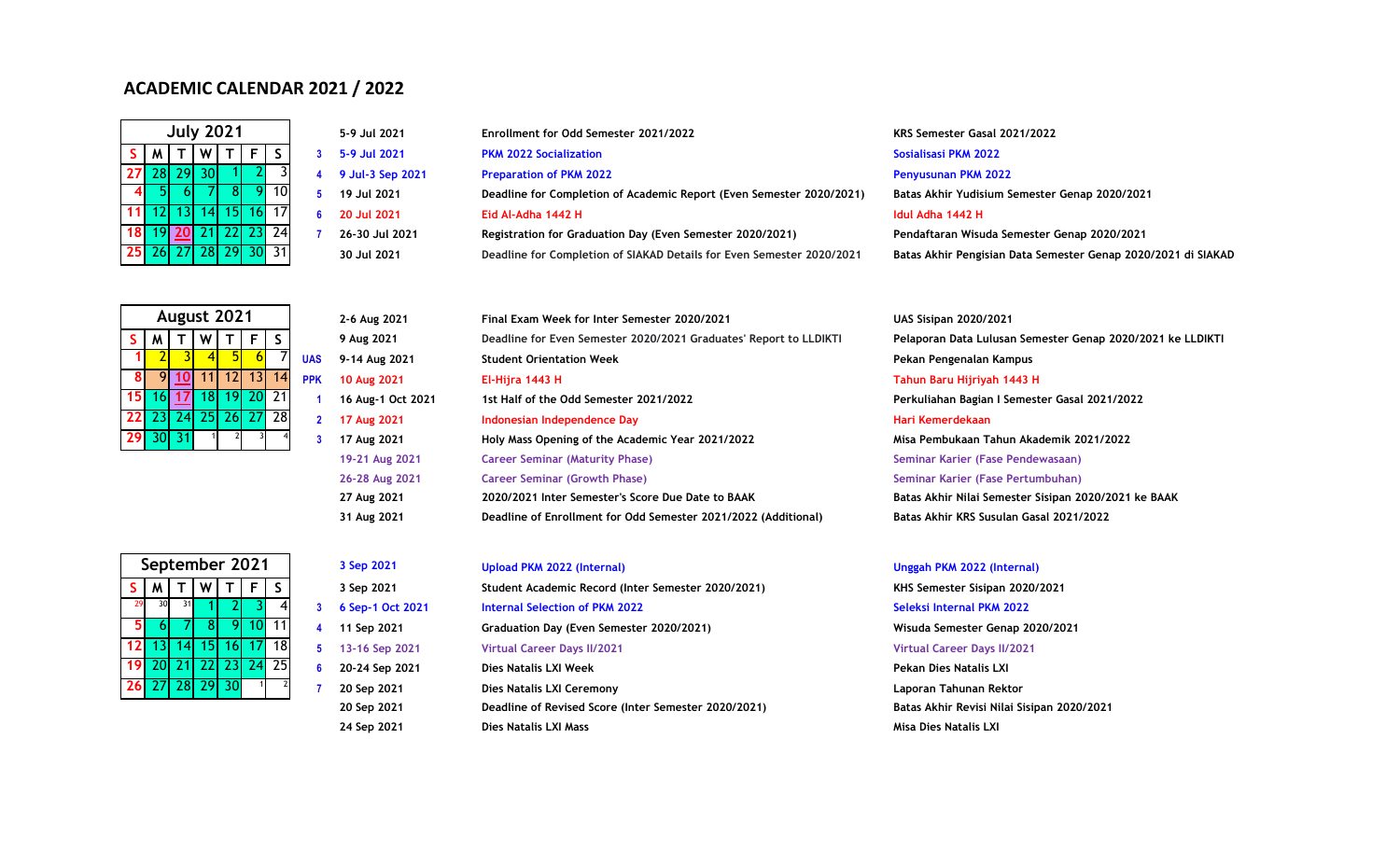| October 2021 |    |    |    |              |    |    |    |  |
|--------------|----|----|----|--------------|----|----|----|--|
|              | S  | S  | R  | Κ            |    | S  |    |  |
| 26           | 27 | 28 | 29 | 30           |    | 2  |    |  |
| 3            |    | 5  | 6  |              | 8  | g  | UT |  |
|              |    | 12 | 13 | 14           | 15 | 16 | UT |  |
|              | 18 | 19 |    | 20 21        | 22 | 23 |    |  |
| 24           | 25 |    |    | $26$ 27 $28$ | 29 | 30 |    |  |
|              |    |    | 3  |              | 5  | 6  |    |  |

|   | 4-15 Oct 2021     |
|---|-------------------|
|   | 4-15 Oct 2021     |
| 7 | 15 Oct-29 Nov 202 |
| S | 15 Oct-29 Nov 202 |
| S | 17 Oct-3 Dec 2021 |
| 8 | 18 Oct 2021       |
| 9 | 22 Oct 2021       |
| n | 28 Oct 2021       |

|      | 4-15 Oct 2021               | <b>Revised PKM 2022</b>                                  | <b>Revisi PKM 2022</b>                              |
|------|-----------------------------|----------------------------------------------------------|-----------------------------------------------------|
|      | 4-15 Oct 2021               | Mid Semester Assessment for Odd Semester 2021/2022       | <b>UTS Gasal 2021/2022</b>                          |
|      | 7 15 Oct-29 Nov 2021        | <b>PKM Registration Year 2022</b>                        | Pendaftaran PKM 5 Bidang dan PKM-GFK Pendanaan 2022 |
|      | <b>S</b> 15 Oct-29 Nov 2021 | <b>PKM Proposal and PKM Videos Upload Year 2022</b>      | Unggah Proposal dan Video PKM 2022                  |
| rs i | 17 Oct-3 Dec 2021           | 2nd Half of the Odd Semester 2021/2022                   | Perkuliahan Bagian II Semester Gasal 2021/2022      |
|      | 8 18 Oct 2021               | Mawlid al Prophet Muhammad 1443 H                        | Maulud Nabi Muhammad SAW 1443 H                     |
|      | 9 22 Oct 2021               | 2021/2022 Odd Semester Mid-Exam Score's Due Date to BAAK | Batas Akhir Nilai STS Gasal 2021/2022 ke BAAK       |
| 10   | 28 Oct 2021                 | Youth Oath Day                                           | Hari Sumpah Pemuda                                  |

**4-15 Oct 2021 Revised PKM 2022 Revisi PKM 2022**  $UTS$  Gasal 2021/2022 11 12 13 14 15 16 **UTS 17 Oct-3 Dec 2021 2nd Half of the Odd Semester 2021/2022 Perkuliahan Bagian II Semester Gasal 2021/2022 [18](https://www.liburnasional.com/kalender-lengkap-2021/)** 19 20 21 22 23 **8 18 Oct 2021 Mawlid al Prophet Muhammad 1443 H Maulud Nabi Muhammad SAW 1443 H** 25 26 27 28 29 30 **9 22 Oct 2021 2021/2022 Odd Semester Mid-Exam Score's Due Date to BAAK Batas Akhir Nilai STS Gasal 2021/2022 ke BAAK**

| November 2021 |                 |       |                |             |  |    |    |  |  |
|---------------|-----------------|-------|----------------|-------------|--|----|----|--|--|
|               | S               | S.    | R.             | K           |  | S  |    |  |  |
|               |                 |       |                |             |  |    | 10 |  |  |
|               | 8               |       |                | $10$ 11 12  |  | 13 | 11 |  |  |
|               | 15 <sup>1</sup> |       | 16 17 18 19 20 |             |  |    | 12 |  |  |
| 21            |                 | 22 23 |                | 24 25 26 27 |  |    | 13 |  |  |
| 28            | 29              | 30    |                |             |  |    | 14 |  |  |

|                | December 2021 |    |                |    |    |    |            |  |  |  |
|----------------|---------------|----|----------------|----|----|----|------------|--|--|--|
| м              | S             | S  |                |    |    |    |            |  |  |  |
| 28             | 29            | 30 |                | 21 | 3  |    | 14         |  |  |  |
| 5 <sub>1</sub> |               |    |                |    | 10 |    | <b>UAS</b> |  |  |  |
| 12             | 13            | 14 | 15             | 16 | 17 | 18 | UAS        |  |  |  |
| 19             |               |    | 20 21 22 23 24 |    |    | 25 |            |  |  |  |
| 26             |               |    | 27 28 29 30    |    | 31 |    |            |  |  |  |

| December 2021 |  |  |  |                            | 6-17 Dec 2021 | Final Semester Assessment for Odd Semester 2021/2022 | <b>UAS Gasal 2021/2022</b>                           |                            |
|---------------|--|--|--|----------------------------|---------------|------------------------------------------------------|------------------------------------------------------|----------------------------|
|               |  |  |  | ISSIRIKIJISI               |               |                                                      | 23 Dec 2021-3 Jan 2022 Christmas & New Year Holidays | Libur Natal dan Tahun Baru |
|               |  |  |  | $28$ $29$ $30$ $1$ $2$ $3$ | <sup>4</sup>  | 14 25 Dec 2021                                       | Christmas Dav                                        | Hari Natal                 |

### **10 Nov 2021 Memorial Day Hari Pahlawan**

**30** 31 <sup>1</sup> <sup>2</sup> <sup>3</sup> <sup>4</sup> <sup>5</sup> **January 2022**

|    |            | January 2022 |     |          |            |      |  | 1 Jan 2022                         | <b>New Year</b>                                                     | <b>Tahun Baru</b>                             |
|----|------------|--------------|-----|----------|------------|------|--|------------------------------------|---------------------------------------------------------------------|-----------------------------------------------|
|    |            |              | R   |          | 7 Jan 2022 |      |  | <b>Christmas and New Year Mass</b> | Misa Natal dan Tahun Baru                                           |                                               |
| 26 | <b>271</b> | 28           | 29I |          | 31I        |      |  | 10 Jan 2022                        | 2021/2022 Odd Semester's Score due date to BAAK                     | Batas Akhir Nilai SAS Gasal 2021/2022 ke BAAK |
|    |            |              |     |          |            |      |  | 12 Jan 2022                        | Student Academic Record (Odd Semester 2021/2022)                    | KHS Semester Gasal 2021/2022                  |
|    |            |              |     |          |            | -15) |  | 17-21 Jan 2022                     | Enrollment for Even Semester 2021/2022                              | KRS Semester Genap 2021/2022                  |
|    |            |              |     |          |            |      |  | 24 Jan-11 Mar 2022                 | 1st Half of the Even Semester 2021/2022                             | Perkuliahan Bagian I Semester Genap 2021/2022 |
|    |            | 23 24 25 26  |     | 27 28 29 |            |      |  | 28 Jan 2022                        | Deadline for Completion of Academic Report (Odd Semester 2021/2022) | Batas Akhir Yudisium Semester Gasal 2021/2022 |
|    | .          |              |     |          |            |      |  |                                    |                                                                     |                                               |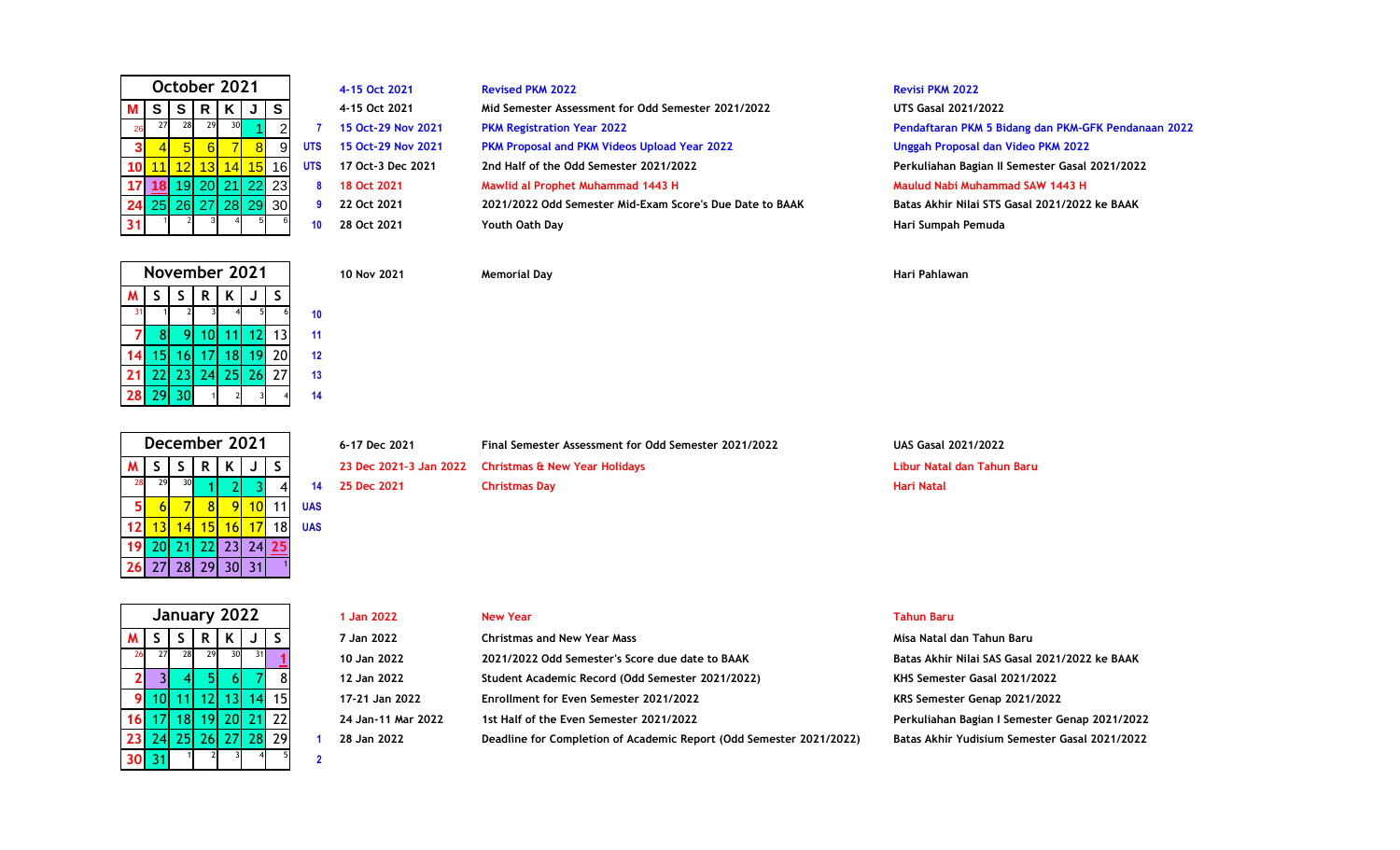| February 2022 |                                 |    |                |    |    |    |  |  |  |  |  |
|---------------|---------------------------------|----|----------------|----|----|----|--|--|--|--|--|
| M             | $\mathsf S$<br>K<br>S<br>S<br>R |    |                |    |    |    |  |  |  |  |  |
| 30            | 31                              |    | $\overline{2}$ |    |    | 5  |  |  |  |  |  |
| 6             |                                 | 8  |                | 10 | 1  | 12 |  |  |  |  |  |
| 13            | 14                              | 15 | 16             | 17 | 18 | 19 |  |  |  |  |  |
| 20            | 21                              | 22 | 23             | 24 | 25 | 26 |  |  |  |  |  |
| 5<br>28<br>27 |                                 |    |                |    |    |    |  |  |  |  |  |

|                | 1 Feb 2022    |
|----------------|---------------|
|                | 1-28 Feb 2022 |
| $\overline{2}$ | 4 Feb 2022    |
| 3              | 7-11 Feb 2022 |
| 4              | 9 Feb 2022    |
| 5              | 17-19 Feb 202 |
| հ              | 18 Feb 2022   |
|                |               |

**M S S R K J S 1-28 Feb 2022 Announcement of PKM 2022 by the Director General of Higher Education Pengumuman PKM 2022 oleh Dirjen Dikti** <sup>31</sup> **[1](https://www.liburnasional.com/kalender-lengkap-2022/)** 2 3 4 5 **2 4 Feb 2022 Deadline for Completion of SIAKAD Details for Odd Semester 2021/2022 Batas Akhir Pengisian Data Semester Gasal 2021/2022 di SIAKAD** 7 8 9 10 11 12 **3 7-11 Feb 2022 Registration for Graduation Day (Odd Semester 2021/2022) Pendaftaran Wisuda Semester Gasal 2021/2022** 14 15 16 17 18 19 **4 9 Feb 2022 Deadline of Enrollment for Even Semester 2021/2022 (Additional) Batas Akhir KRS Susulan Semester Genap 2021/2022** 21 22 23 24 25 26 **5 17-19 Feb 2022 Career Seminar (Maturity Phase) Seminar Karier (Fase Pendewasaan) 18 Feb 2022 Deadline for Odd Semester 2021/2022 Graduates' Report to LLDIKTI Pelaporan Data Lulusan Semester Gasal 2021/2022 ke LLDIKTI 25-26 Feb 2022 Career Seminar (Growth Phase) Seminar Karier (Fase Pertumbuhan)**

|    | <b>March 2022</b>                        |  |  |            | 1 Mar 2022         | Isra Mi'raj 1443 H                                  | Isra Mi'raj 1443 H                             |
|----|------------------------------------------|--|--|------------|--------------------|-----------------------------------------------------|------------------------------------------------|
|    |                                          |  |  |            | 2 Mar 2022         | Ash Wednesday                                       | Rabu Abu                                       |
| 27 |                                          |  |  |            | 3 Mar 2022         | <b>Seclusion Day</b>                                | <b>Nyepi</b>                                   |
|    | ЯI                                       |  |  |            | 14-25 Mar 2022     | Mid Semester Assessment for Even Semester 2021/2022 | UTS Genap 2021/2022                            |
|    | 13 <mark>  14  15  16  17  18 </mark> 19 |  |  | <b>UTS</b> | 14-17 Mar 2022     | Virtual Career Days I / 2022                        | Virtual Career Days I / 2022                   |
|    | 20 <mark>21 22 23 24 25</mark> 26        |  |  | <b>UTS</b> | 19 Mar 2022        | Graduation Day (Odd Semester 2021/2022)             | Wisuda Semester Gasal 2021/2022                |
|    | 27 28 29 1                               |  |  |            | 28 Mar-20 May 2022 | 2nd Half of the Even Semester 2021/2022             | Perkuliahan Bagian II Semester Genap 2021/2022 |

### **1 Feb 2022 Chinese New Year Tahun Baru Imlek**

|    | April 2022   |    |          |    |                |    |    |  |  |  |  |  |
|----|--------------|----|----------|----|----------------|----|----|--|--|--|--|--|
|    | S<br>K<br>R. |    |          |    |                |    |    |  |  |  |  |  |
| 27 | 28           | 29 | 30       | 31 |                | 2  | 8  |  |  |  |  |  |
|    |              | 51 | 6        |    | 8              | g  | 9  |  |  |  |  |  |
|    | 11           |    |          |    | 12 13 14 15    | 16 | 10 |  |  |  |  |  |
|    | 18           |    | 19 20 21 |    | 22             | 23 | 11 |  |  |  |  |  |
| 24 |              |    |          |    | 25 26 27 28 29 |    | 12 |  |  |  |  |  |

28 29 30 31 <sup>1</sup>

**March 2022**

|                | <b>April 2022</b> |      |              |           | 1 Apr 2022          | 2021/2022 Even Semester Mid-Exam Score's Due Date to BAAK | Batas Akhir Nilai STS Genap 2021/2022 ke BAAK |
|----------------|-------------------|------|--------------|-----------|---------------------|-----------------------------------------------------------|-----------------------------------------------|
|                | R.                |      |              |           | 3 Apr 2022          | The Beginning of Ramadan                                  | Awal Puasa Ramadan                            |
|                |                   | 31 I |              |           | 14-16 Apr 2022      | <b>Easter Holiday</b>                                     | Libur Paskah                                  |
|                |                   |      |              | ۵I        | 15 Apr 2022         | <b>Good Friday</b>                                        | Jumat Agung                                   |
| $10$ 11        |                   |      | 14 <b>15</b> | <b>16</b> | 18-22 Apr 2022      | Enrollment for Inter Semester 2021/2022                   | KRS Semester Sisipan 2021/2022                |
| 17 18 19       | -20L              |      |              | 23        | 22 Apr 2022         | <b>Easter Mass</b>                                        | Misa Paskah                                   |
| 24 25 26 27 28 |                   |      |              | 29 30     | 29 April-7 May 2022 | Eid Al-Fitr 1443 H Holiday                                | Libur Hari Raya Idul Fitri 1443 H             |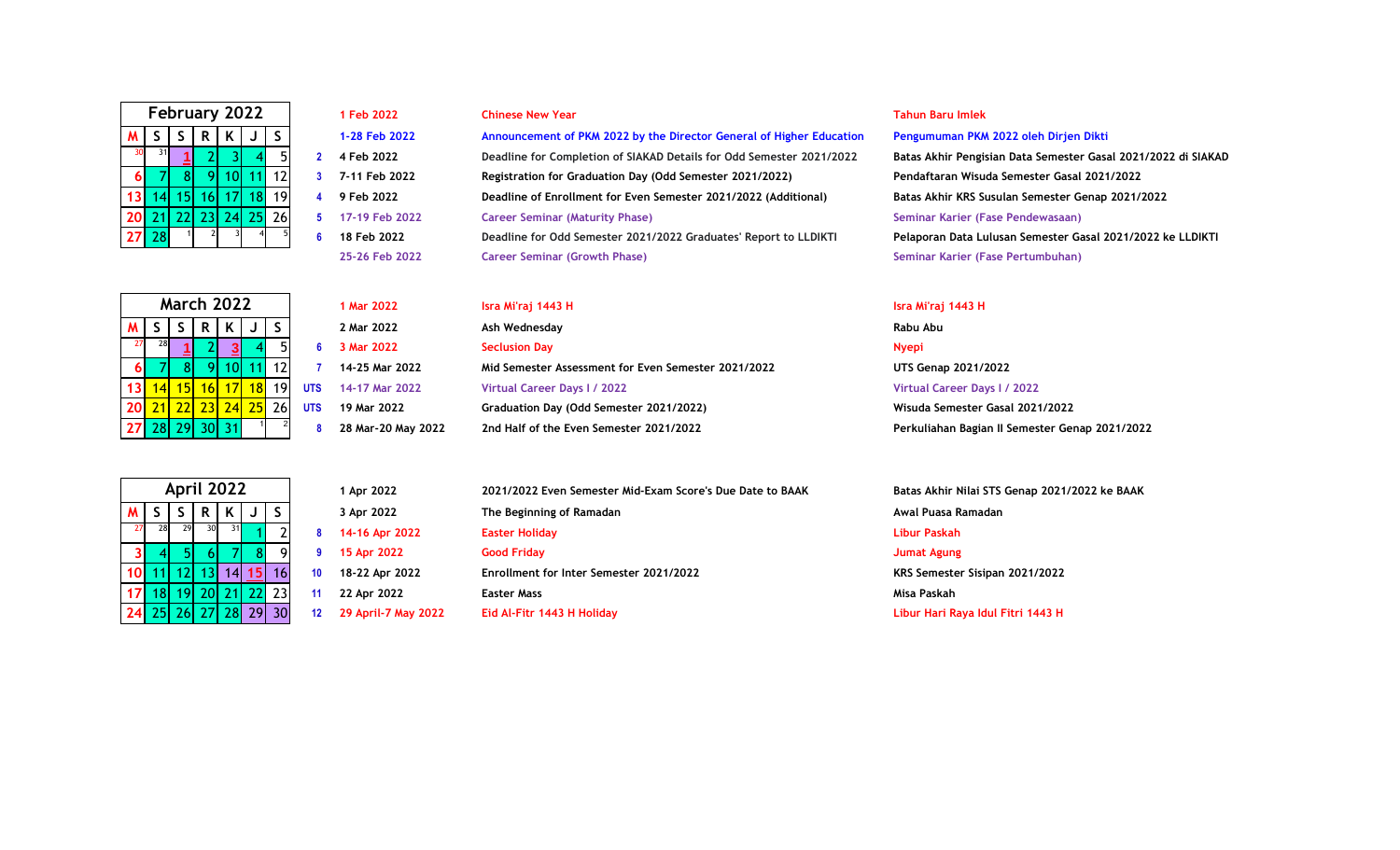|    | <b>May 2022</b>       |                 |    |                 |    |    |            |  |  |  |  |
|----|-----------------------|-----------------|----|-----------------|----|----|------------|--|--|--|--|
| м  | S<br>S<br>S<br>K<br>R |                 |    |                 |    |    |            |  |  |  |  |
|    |                       |                 |    | 5               |    |    |            |  |  |  |  |
| 8  |                       | 10 <sub>l</sub> | 11 | 12              | 13 | 14 | 13         |  |  |  |  |
| 15 | 16                    | 171             | 18 | 19 <sup>1</sup> | 20 | 21 | 14         |  |  |  |  |
| 22 | 23                    | 24              | 25 | 26              | 27 | 28 | <b>UAS</b> |  |  |  |  |
| 29 |                       | 31              |    |                 |    |    | <b>UAS</b> |  |  |  |  |

**1 May 2022 International Labor Day Hari Buruh Internasional M S S R K J S 3-4 May 2022 Eid Al-Fitr 1443 H Hari Raya Idul Fitri 1443 H** 2 **[3](https://www.liburnasional.com/kalender-lengkap-2022/) [4](https://www.liburnasional.com/kalender-lengkap-2022/)** 5 6 7 **16 May 2020 Vesak Waisak** 9 10 11 12 13 14 **13 23 May-3 Jun 2022 Final Semester Assessment for Even Semester 2021/2022 UAS Genap 2021/2022 [16](https://www.liburnasional.com/kalender-lengkap-2022/)** 17 18 19 20 21 **14 26 May 2022 Ascension Day Kenaikan Isa Almasih**

| <b>June 2022</b> |                        |    |                |   |    |    |     |  |  |  |
|------------------|------------------------|----|----------------|---|----|----|-----|--|--|--|
| M                | Κ<br>S<br>S<br>S<br>R. |    |                |   |    |    |     |  |  |  |
| 29               | 30                     | R. |                | 2 |    |    | UA: |  |  |  |
|                  | 6                      |    |                | 9 | 10 |    |     |  |  |  |
| 12               | 13                     |    | 14 15 16 17    |   |    | 18 |     |  |  |  |
|                  |                        |    | 19 20 21 22 23 |   | 24 | 25 |     |  |  |  |
| 26 27 28 29 30   |                        |    |                |   |    |    |     |  |  |  |

|    | <b>July 2022</b> |    |       |    |    |    |            |  |  |  |  |
|----|------------------|----|-------|----|----|----|------------|--|--|--|--|
| м  | S                | S  | R.    | K  |    | S  |            |  |  |  |  |
| 26 | 27               | 28 | 29    | 30 |    | 2  | 4          |  |  |  |  |
| 3  |                  | 51 | 6     |    | 8  | g  | 5          |  |  |  |  |
|    |                  | 12 | 13    | 14 | 15 | 16 | 6          |  |  |  |  |
|    | 18               |    | 19 20 | 21 | 22 | 23 | 7          |  |  |  |  |
| 24 | 25               | 26 | 27    | 28 | 29 | 30 | <b>UAS</b> |  |  |  |  |
|    |                  | 2  | 3     | 4  | 5  | 6  |            |  |  |  |  |

**1 Jun 2022 Pancasila Celebration Day Hari Kelahiran Pancasila M S S R K J S 3 Jun 2022 PKM 2023 Socialization Sosialisasi PKM 2023** <sup>30</sup> <sup>31</sup> **[1](https://www.liburnasional.com/kalender-lengkap-2022/)** 2 3 4 **UAS 5 Jun 2022 Pentecost Sunday Minggu Pentakosta** 6 7 8 9 10 11 **1 6 Jun-22 Jul 2022 Inter Semester 2021/2022 Perkuliahan Semester Sisipan 2021/2022** 13 14 15 16 17 18 **2 6 Jun-31 Aug 2022 Preparation of PKM 2023 Penyusunan PKM 2023** 20 21 22 23 24 25 **3 17 Jun 2022 2021/2022 Even Semester's Score due date to BAAK Batas Akhir Nilai SAS Genap 2021/2022 ke BAAK 22 Jun 2022 Student Academic Record (Even Semester 2021/2022) KHS Semester Genap 2021/2022**

### **10 Jul 2022 Eid Al-Adha 1443 H Idul Adha 1443 H**

**M S S R K J S 18 Jul 2022 Deadline for Completion of Academic Report (Even Semester 2021/2022) Batas Akhir Yudisium Semester Genap 2021/2022** <sup>27</sup> <sup>28</sup> <sup>29</sup> <sup>30</sup> 1 2 **4 25-29 Jul 2022 Final Exam Week for Inter Semester 2021/2022 UAS Sisipan 2021/2022** 4 5 6 7 8 9 **5 25-29 Jul 2022 Registration for Graduation Day (Even Semester 2021/2022) Pendaftaran Wisuda Semester Genap 2021/2022** 11 12 13 14 15 16 **6 29 Jul 2022 Deadline for Completion of SIAKAD details for Even Semester 2021/2022 Batas Akhir Pengisian Data Semester Genap 2021/2022 di SIAKAD** 18 19 20 21 22 23 **7 30 Jul 2022 El-Hijra 1444 H Tahun Baru Hijriyah 1444 H**

**27 Jun-1 Jul 2022 Enrollment for Odd Semester 2022/2023 KRS Semester Gasal 2022/2023**